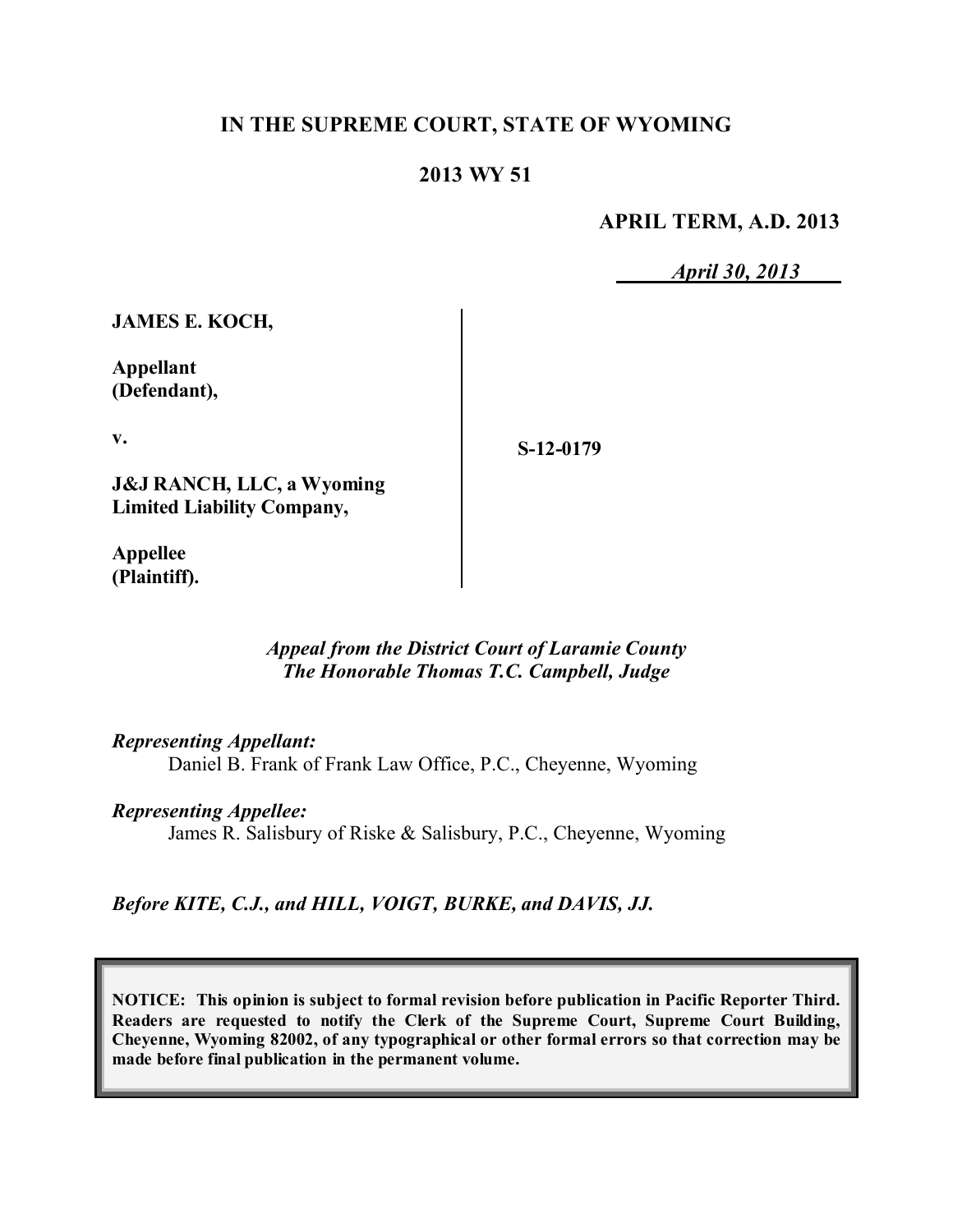**DAVIS**, Justice.

 $\overline{a}$ 

[¶1] The parties are two rural landowners who own easements crossing a parcel of ranchland in Laramie County, Wyoming. When Appellant James Koch improved the common roadway and asked his neighbor to contribute to the cost of those improvements, Appellee J&J Ranch, LLC brought suit against Koch in the District Court for the First Judicial District. J&J sought a declaratory judgment as to the parties' respective rights and duties relating to maintenance and repair of the road, as well as injunctive relief and damages for Koch's alleged interference with J&J's use of the easement.

[¶2] Koch responded with similar counterclaims, but also claimed the right to equitable contribution from J&J for the costs he incurred in improving the road. We will affirm the district court's denial of Koch's request for equitable contribution, but reverse its declaration of the parties' rights regarding any future maintenance work and as to the rights of the parties to recover for repair and maintenance they perform.<sup>1</sup>

### **ISSUES**

[¶3] We restate the questions raised by this appeal as follows:

1. Was the district court's denial of Koch's equitable contribution claim consistent with the principles set out in *Rageth v. Sidon Irrigation District*, 2011 WY 121, 258 P.3d 712 (Wyo. 2011), and otherwise not clearly erroneous or an abuse of discretion?

2. Did the court err as a matter of law when it declared that:

a. Appellant had no right to repair or maintain the easement?

b. Appellant had no right to recover a portion of the costs of repair or maintenance from Appellee?

c. Appellant's use of the easement could not exceed the boundaries of his grant?

<sup>&</sup>lt;sup>1</sup> We decline J&J's invitation to consider how resolution of its dispute with Koch will affect the owner of the servient estate, who is not a party to this litigation. As a corollary to principles of standing, courts should not ordinarily adjudicate the rights of non-parties. *Olsen v. Olsen,* 2011 WY 30, ¶ 14, 247 P.3d 77, 81 (Wyo. 2011); *Singleton v. Wulff*, 428 U.S. 106, 113-14, 96 S. Ct. 2868, 2874, 49 L. Ed. 2d 826 (1976).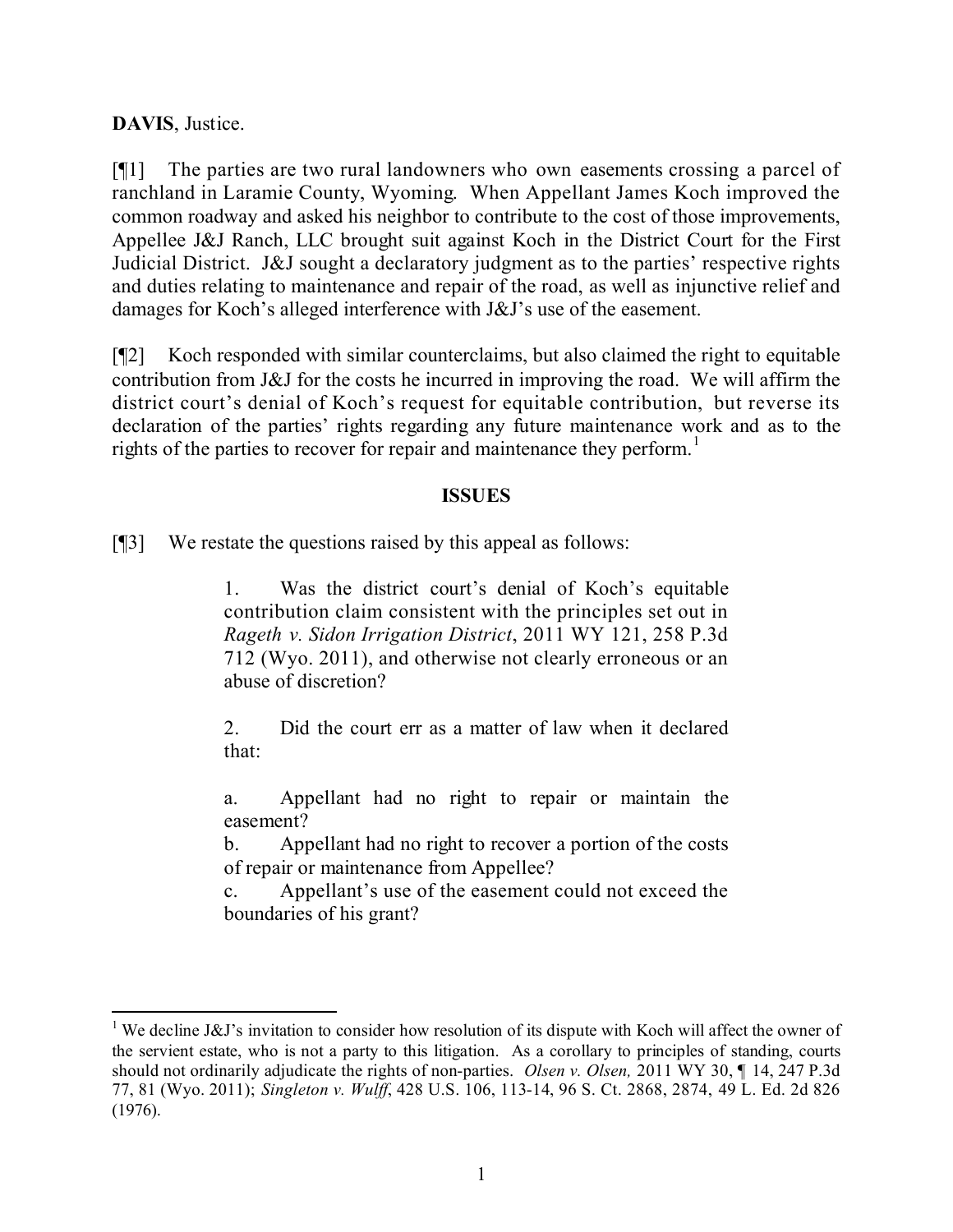# **FACTS**

[¶4] Dean Fogg was the original owner of the servient estate involved in this case. In July of 1979, Fogg granted a road easement to Jerry Palen, who sold his property (including the appurtenant easement) to Morris and Judy Perkins in 1991. Appellant Koch purchased that property in March 2006. After Fogg died in 2004, the servient property passed through a trust he had created to his daughter, Janet Shatto. J&J purchased an easement over the roadway used by Palen and his successors from Shatto in October of 2007.

[¶5] Koch's road easement describes its width as "a minimum of thirty (30) feet," and it contains no provisions regarding maintenance of the road. J&J's easement limits the width of its road to thirty feet, but it also provides that J&J "agrees to maintain the road easement."

[¶6] The road used by Koch and J&J begins at Campstool Road east of Cheyenne, and then proceeds south for approximately one mile. The road then reaches a Y, from which Koch has to travel a short distance to the southwest to reach his property. To reach the J&J property from that point one has to drive another mile, first bearing to the southeast, then directly to the east, and then due south. Approximately two-thirds of this second mile lie on a separate easement granted to J&J by Arp & Hammond Hardware Company in May of 2008.

[ $\llbracket$ ] For most of its history, the common portion of Koch's and J&J's easements "was just a two-rutted road through the pasture" that received little or no maintenance. Although Mr. Perkins occasionally dumped some gravel in the deepest ruts and mud puddles on the road while he owned the property, and although others occasionally dragged old tires down the road in an effort to smooth it, the more common practice was to simply drive around those obstructions, thereby widening the road. The topography of the land through which the road runs allowed snow to drift on it, at times preventing its use for up to a week.

[¶8] By the time Koch acquired his property in 2006, years of use and the cumulative effect of weather had lowered the roadbed nearly three feet below the adjacent pastureland. As a result, snowmelt and rain filled the road, washed downhill, and created large waterholes and puddles in most low-lying areas. In the one-mile course of the easement there were approximately twenty such holes which, when full, were three feet deep and impassable by ordinary passenger vehicles. When Koch moved onto his newlyacquired property in 2006, he could not pull his horse trailer down the road with his dualwheel, four-wheel-drive Dodge pickup truck and had to wait nearly three weeks for the road to dry out.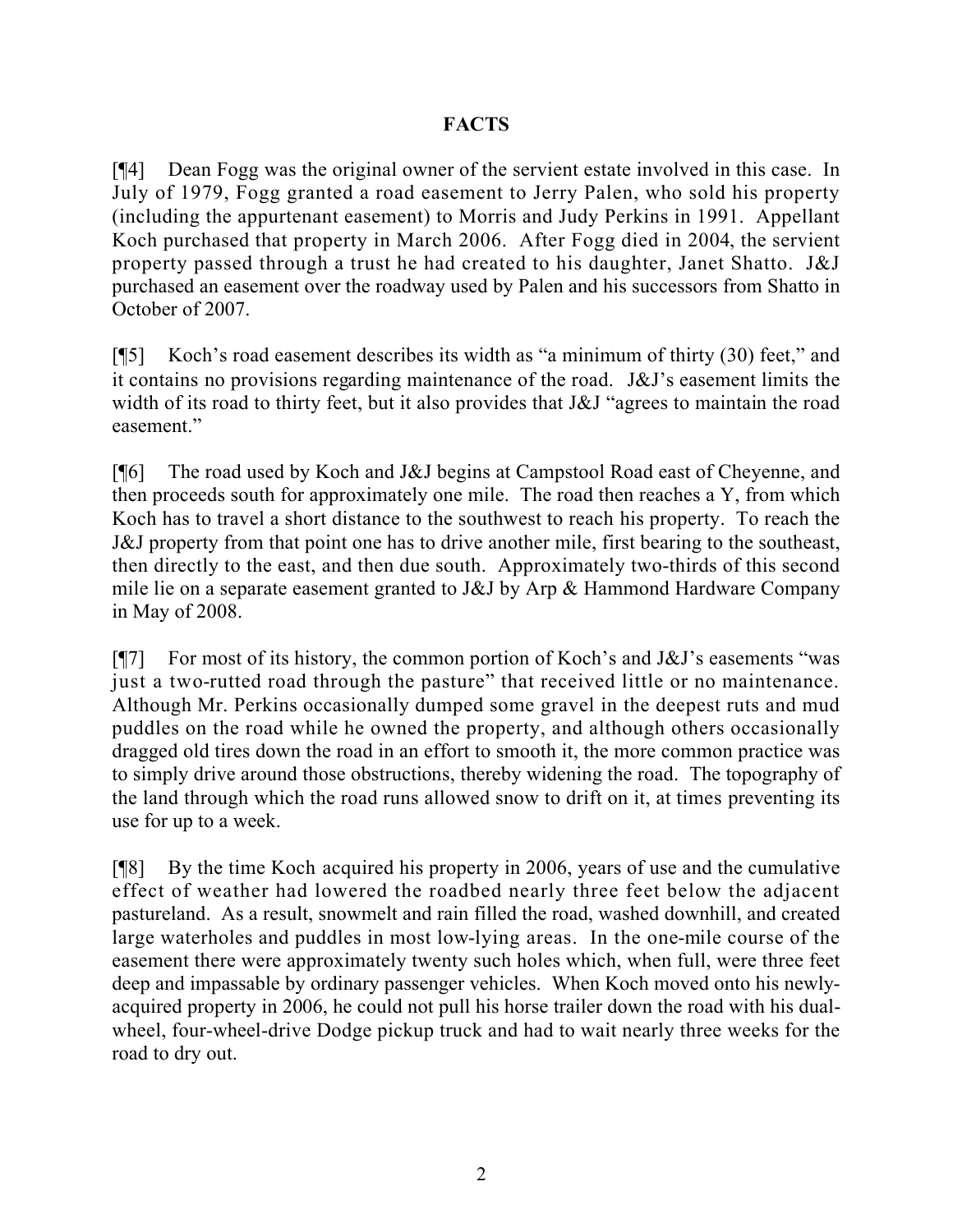[¶9] Koch is an excavating contractor, and he therefore owns heavy equipment suitable for road maintenance. After Koch moved in, he obtained permission from Dean Fogg's son Dennis to fill the mudholes and level the road with a front-end loader in 2006 and 2007.

[¶10] Some time in 2006, Koch met James Johnson, J&J's owner and manager. The two talked about the poor condition of the road, and Johnson proposed that they work together to fix it. He asked Koch about gravelling it. Koch believed gravelling would be too expensive, and the two orally agreed that Koch would instead use his loader to cut a small ditch along the road in the areas which filled with water, and that he would push the soil excavated from the ditches to the center of the road, thus elevating it. They hoped those measures would drain water in problem areas and allow the road to dry more quickly. Koch performed the agreed work in 2006 and 2007, and he also periodically smoothed the road and plowed snow from it. Johnson paid Koch for a portion of the cost of the work, which came to approximately \$800 in each year.

[¶11] In 2008, Koch decided to improve the road by transforming the small ditches he had made into true borrow ditches and by using the soil he would remove when he deepened and widened the ditches to increase the height of the road, which would in turn hopefully provide still better drainage and reduce snow drifts. In March of that year he billed Johnson \$700 for what he claimed was Johnson's share of the cost of the ditching and elevation work he had done that January and February. When Koch informed Johnson that \$350 per month was going to be his share of the costs "from here on out," Johnson refused to pay the bill. After that, the two had no further discussions about snow removal, road maintenance, or improvement of the road. Koch never again billed Johnson for any work except for \$200 for road grading in June of 2008, which Johnson paid.

[¶12] Unfortunately, the work Koch did in 2008 did not result in improvement to the road. The material he removed from the ditches was mainly sand, which did not compact well when placed on the road. Consequently, it absorbed and held water rather than allowing it to drain as Koch originally intended. The relatively soft and unstable sand surface also made the road more difficult for cars to travel, because it developed deep ruts in which they could become stuck.

[¶13] Koch improved the road dramatically in 2009. He obtained permission from the owner of the servient estate to dig into adjacent hills for rock, which he then placed on top of the sand roadway, which made it much more stable and also increased drainage. All parties agree that the efforts produced a far better road than had existed before.

[¶14] On September 21, 2009, J&J filed a lawsuit in which it made a number of claims against and sought various forms of relief from Koch. Only one of those claims is before the Court in this appeal, and that is a request for a declaration of the parties' respective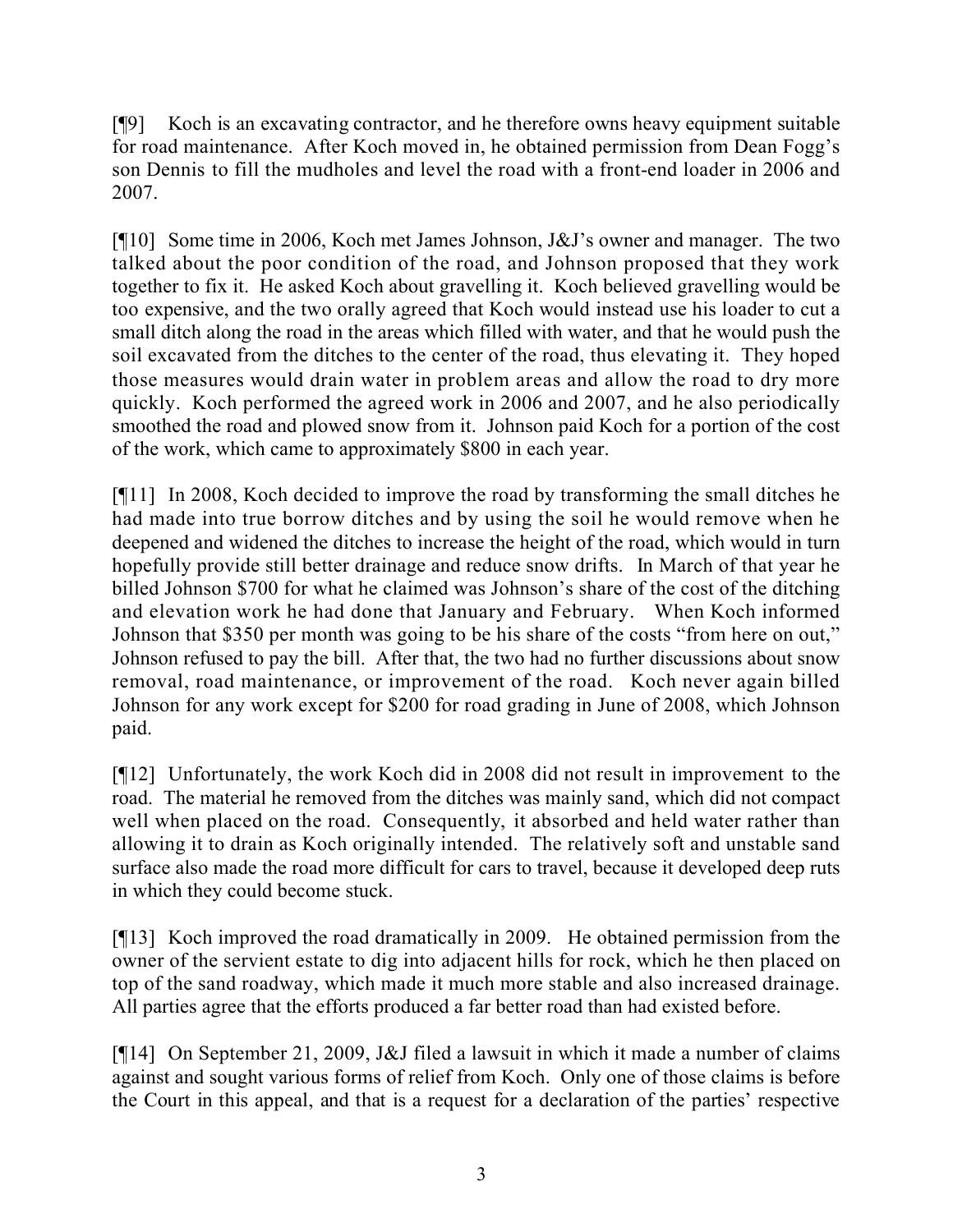rights and responsibilities as to maintenance of their shared road. On October 12, Koch filed an answer and counterclaim seeking relief on two bases relevant to this appeal: he sought a declaratory judgment claim similar to that of J&J, and he also asked for a judgment against J&J for its equitable share of the costs he incurred in improving the road in 2009.

[¶15] A bench trial began on October 18, 2011. The parties presented evidence as described above, and argued about the proper application of this Court's then-recent decision in *Rageth v. Sidon Irrigation District*, 2011 WY 121, 258 P.3d 712 (Wyo. 2011), to their claims. The district court ruled in J&J's favor by a decision letter dated March 9, 2012, and it entered a formal Order and Judgment reflecting that earlier decision on May 15, 2012. This appeal was timely perfected.

# **STANDARD OF REVIEW**

[¶16] We review factual findings made after a bench trial for clear error. We examine all properly admitted evidence and not just that of the prevailing party, but we defer to the trial court's ability to evaluate the credibility of witnesses, and we do not reweigh disputed evidence. We will not overturn the trial court's findings unless the entirety of the evidence leaves us with the definite and firm conviction that the court was mistaken. A district court's conclusions of law are subject to *de novo* review, however. *BJ Hough, LLC v. City of Cheyenne*, 2012 WY 140, ¶ 8, 287 P.3d 761, 764 (Wyo. 2012) (citation omitted).

[¶17] The district court was required to equitably balance certain factors when considering whether Appellant Koch was entitled to recover contribution for the cost of work on the road involved in this case. When reviewing decisions requiring the application of principles of equity, we apply the abuse of discretion standard and determine whether the court could reasonably conclude as it did. *Kennedy Oil v. Lance Oil & Gas Co.*, 2006 WY 9, ¶ 14, 126 P.3d 875, 879 (Wyo. 2006); *Jacoby v. Jacoby*, 2004 WY 140, ¶ 7, 100 P.3d 852, 855 (Wyo. 2004); *Harber v. Jensen*, 2004 WY 104, ¶ 8, 97 P.3d 57, 60 (Wyo. 2004).

### **DISCUSSION**

[¶18] The issues in this case relate to our decision in *Rageth v. Sidon Irrigation District*, 2011 WY 121, 258 P.3d 712 (Wyo. 2011). That case involved a dispute over how to apportion the cost of maintaining an irrigation canal among those using it to carry water. The plaintiffs were not members of the irrigation district that operated the canal and sought a determination of their rights and responsibilities. To resolve the issue of contribution, we adopted the "equitable contribution" doctrine of the Restatement (Third) of Property: Servitudes § 4.13, as discussed in *Freeman v. Sorchych*, 245 P.3d 927 (Ariz. Ct. App. 2011). *Rageth*, ¶¶ 21-22, 258 P.3d at 719.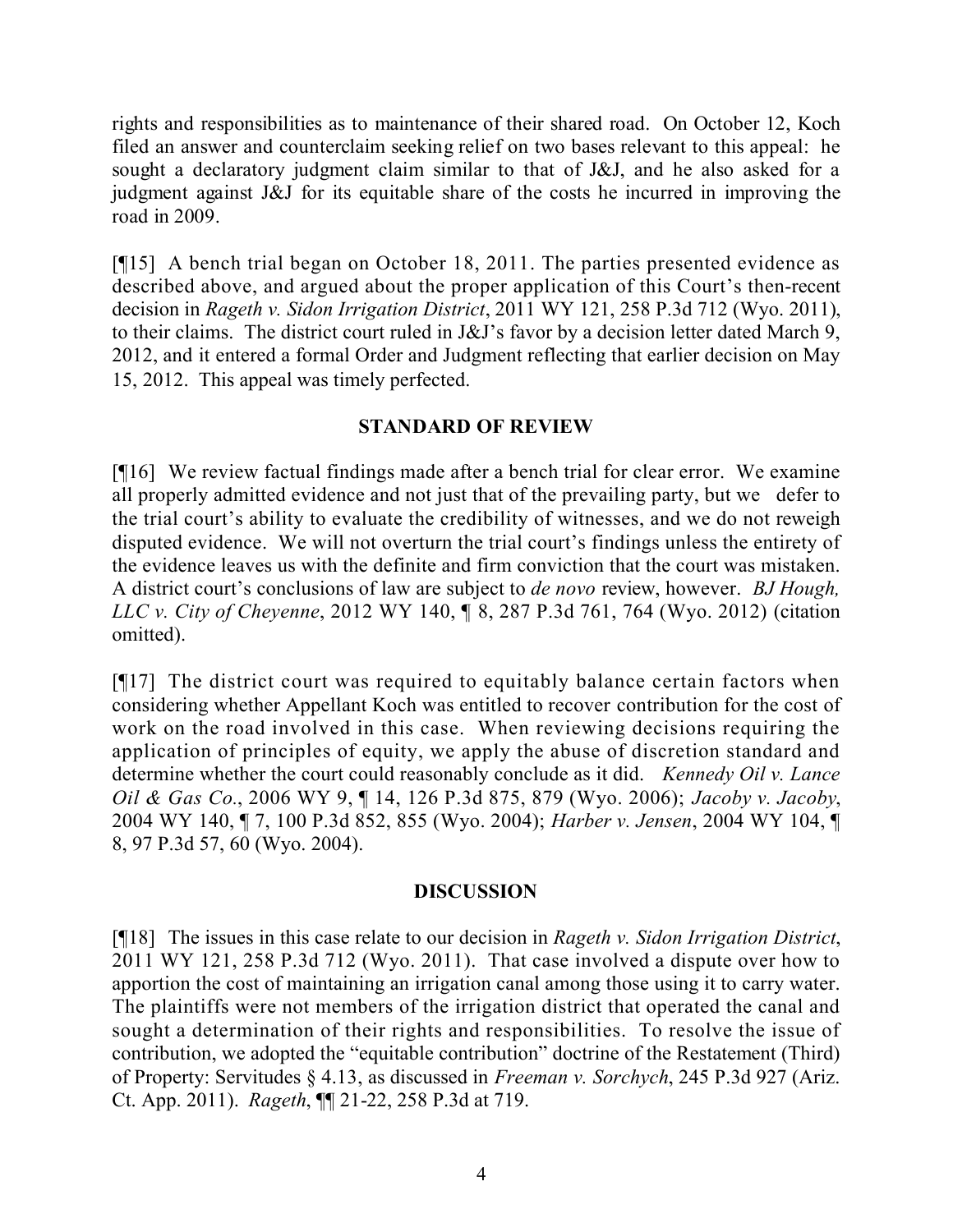[¶19] Section 4.13(4) provides that:

The holders of separate easements or profits who use the same improvements or portion of the servient estate in the enjoyment of their servitudes have a duty to each other to contribute to the reasonable costs of repair and maintenance of the improvements or portion of the servient estate.

Restatement (Third) of Property: Servitudes § 4.13(4) (2000). Comment *e* to § 4.13 further explains that once a servitude beneficiary performs reasonable repairs or maintenance on an easement, other beneficiaries have a duty to contribute their fair share of any reasonable costs he incurred. Depending on the circumstances, factors relevant to the apportionment of those costs may include the amount and intensity of each easement holder's actual use of the property and the value of repairs or maintenance they have performed. *Id.*, cmt. *e*.

[¶20] The *Freeman* court preceded its discussion of § 4.13 by noting that absent an agreement forbidding him to do so, an easement holder has the right to maintain and repair a road to which the easement relates. *Freeman*, 245 P.3d at 933. *See also* 28A C.J.S. *Easements* §§ 227, 231 (updated March 2013) (repairs must be reasonably necessary to his enjoyment of the easement). The *Freeman* court then reviewed Restatement § 4.13 in light of common law decisions from other states, and concluded that a court should balance a number of relevant circumstances when it equitably apportions the costs of repairing and maintaining a road among easement holders. *Rageth*, ¶ 22, 258 P.3d at 719-20; *Freeman*, 245 P.3d at 934-36.

 $[$ [[21] Those circumstances include but are not limited to: (1) the amount and intensity of each party's actual use of the road and the benefits they derive from that use; (2) whether a party had notice of and an opportunity to participate in repair and maintenance decisions; (3) whether the work consisted of reasonable and necessary repairs and maintenance, rather than improvements to the road; (4) whether the quality and price of the work was reasonable; and (5) the value of other monetary or in-kind contributions to repair and maintenance made by the parties. *Rageth*, ¶ 22, 258 P.3d at 719-20; *Freeman*, 245 P.3d at 935-36.

[¶22] Although the district court did not expressly mention the *Rageth/Freeman* test in its decision letter, the circumstances it did address and the amount of time it spent discussing the application of that test to the evidence before it at trial convinces us that the district court did in fact consider and weigh three of the five equitable factors of the test. As to the first of those factors, the court noted that J&J was not overly concerned with the road's original condition because of the limited use it made of the easement. On the other hand, Koch kept heavy equipment for his excavation and haying business on his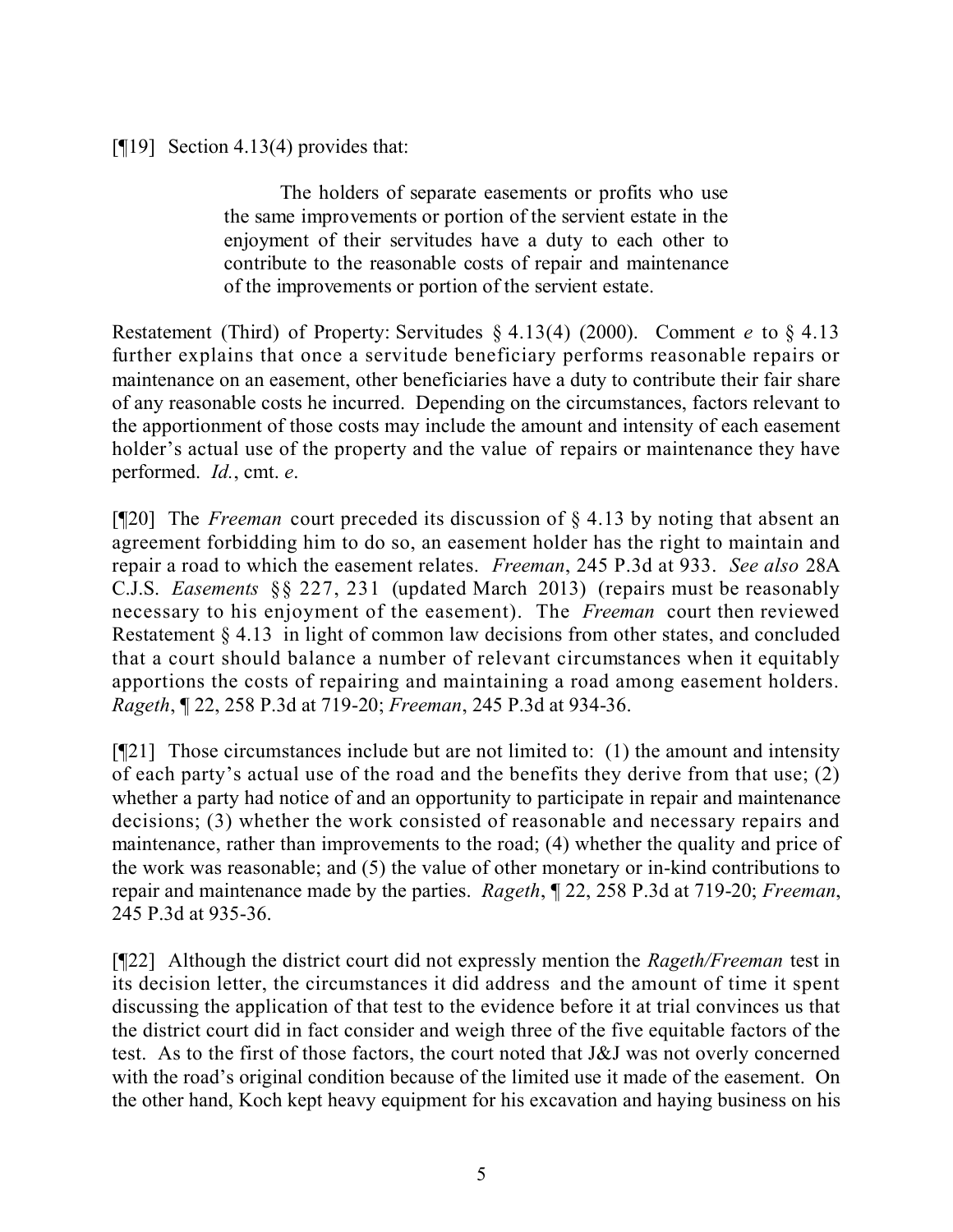property and also provided commercial storage of trailers and tractors owned by others. He boarded horses for a fee as well. He therefore stood to benefit financially from improvements that make the road more useable for him and for his customers, while J&J gained little if anything from those improvements.

[ $[$ [23] The court also spoke to the notice given J&J regarding the work done by Koch in 2008 and 2009, as well as J&J's participation in the decision to perform that work. The court observed that for two years J&J had paid Koch for its share of the routine road maintenance work he performed, but that in early 2008 it refused to pay him for the more extensive rebuilding he had done. After that rift, Koch stopped billing J&J because he no longer expected to be paid, and J&J had no further "choice or say so in [Koch's] performance of the work." Koch improved the road anyway.

[¶24] Finally, the district court viewed Koch's work as something more than reasonable and necessary repairs and maintenance, finding that "the uncontroverted evidence was that [Koch] undertook what amounts to reconstruction of the road." Koch created a much-improved road approaching the quality of those built and maintained by the county – he did not simply repair or maintain the road that existed prior to 2008.

[¶25] These circumstances justify the district court's discretionary decision to deny Koch's claim for equitable contribution from J&J. The *Rageth/Freeman* balancing test does not require an equal division of expenditures necessary to repair and maintain J&J's and Koch's common easement. *Rageth*, ¶ 22, 258 P.3d at 719; *Freeman*, 245 P.3d at 935. It may require no contribution at all under certain circumstances.

[¶26] The Restatement rule adopted in *Rageth* and *Freeman* permitted Koch to perform repairs and maintenance and to seek contribution from other users of the easement for that work so long as it did not go beyond repairs and maintenance reasonably necessary to his and J&J's enjoyment of their easements. Through 2007 Koch did just that sort of work, and J&J paid him for its share of the maintenance and repair costs. Thereafter, he expanded his efforts and, as the district court reasonably found, completely rebuilt the road, raising its surface instead of merely filling in troublesome low spots and transforming rudimentary drainage ditches into much larger borrow ditches.

[¶27] By his own admission, the work Koch did in 2008 actually made it more difficult to use the road, and that work was thus of no benefit to J&J. His work in 2009, which further raised the road by topping the sand with stabilizing rock, was in part a successful effort to fix the damage done the previous year. Under the circumstances, the district court reasonably concluded that J&J should not be required to pay for Koch's mistakes**.**

[¶28] The district court's conclusion is even more reasonable in light of the "notice" problems in this case. The equitable contribution rule requires a court to determine whether a prospective contributing party had notice of and an opportunity to participate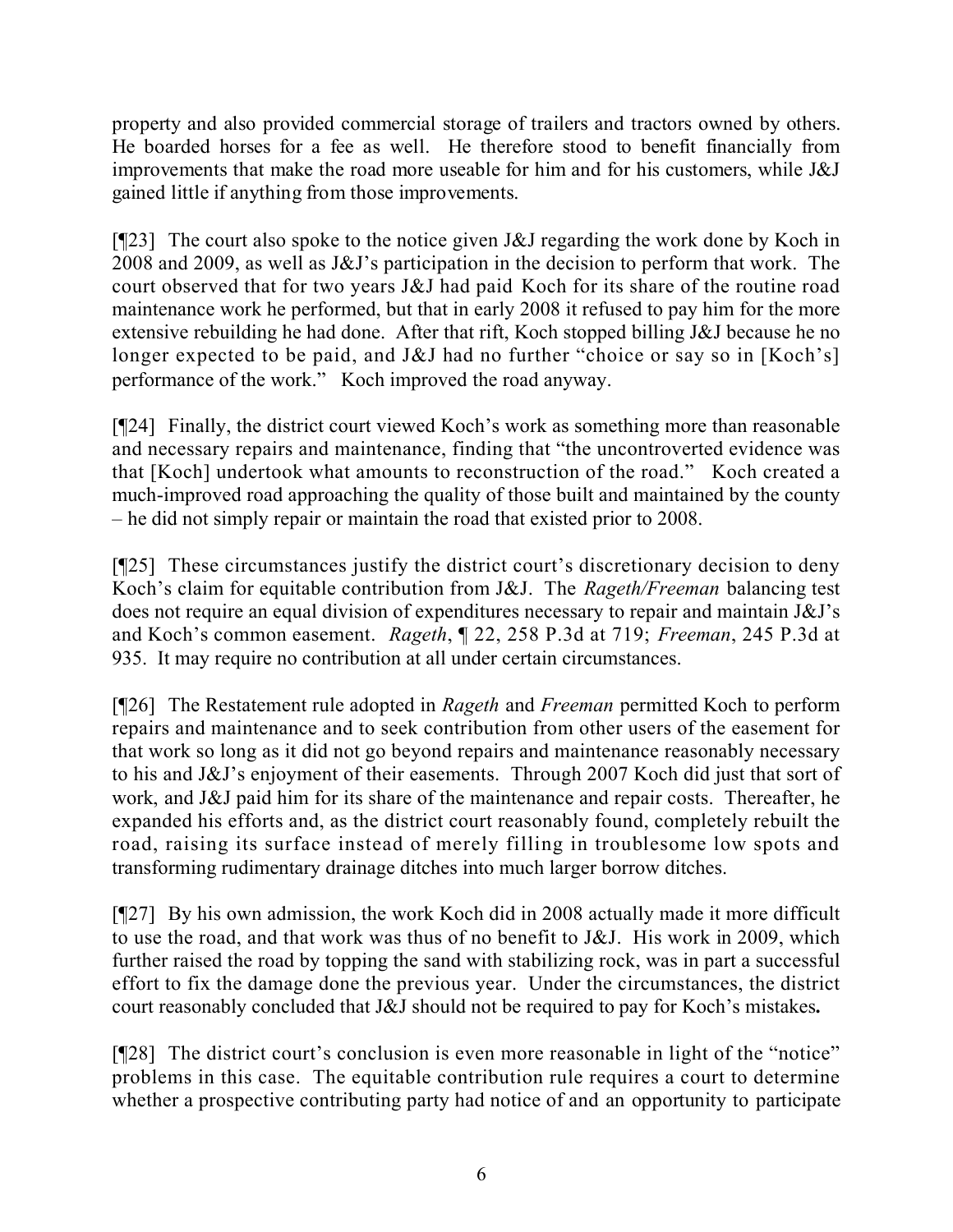in decisions relating to the repair and maintenance of a common road. In our view, notice is important because it gives a party the opportunity to respond to a proposal in some fashion, thus perhaps defining expectations.

[¶29] Koch and J&J informally agreed in 2006 that Koch would use his heavy equipment to make necessary repairs to the road and to maintain it, and that J&J would pay its share of the costs. That arrangement was in place in 2006 and 2007. In 2008, Koch took it upon himself to perform additional work on the road and in March of that year gave J&J belated notice of his intent by informing J&J that its share of the costs would now be five times what it had been paying. J&J refused to pay for such extensive work and, except for a mid-2008 payment for routine road grading, made no further payments to Koch. Despite J&J's refusal to pay and Koch's acknowledgement at trial that he did not expect to be paid for his work after that, Koch rebuilt the road.

[¶30] For these reasons, we conclude that the district court acted reasonably and that its findings were not clearly erroneous. We also find that the district court properly and equitably balanced the *Rageth/Freeman* factors, and that it did not abuse its discretion in reaching the conclusion that it did.

[¶31] However, we cannot similarly affirm portions of the district court's order granting declaratory relief to J&J. In paragraphs b, c, and g of that order, the court held that Koch could not widen the road or use any part of the servient estate outside the boundaries of the Fogg/Palen easement he now owns, and that he would commit trespass if he did so. First of all, the grant from Fogg to Palen established the minimum width of the easement, and it does not define its maximum width, making the decision too indefinite to enforce. J&J's easement is limited to thirty feet, but Koch's may be wider.

[¶32] More importantly, the district court's ruling determines Koch's rights to use the easement as they relate to the correlative rights of the owner of the servient estate, who is not a party in this case. J&J has no interest in the servient estate – its interests are limited to assuring that it has reasonable ingress and egress to its property.<sup>2</sup> As stated above in footnote 1, this Court and trial courts should ordinarily refrain from adjudicating the rights of non-parties in order to maintain consistency with well-established principles of standing. This case presents no justification for departing from that common sense rule.

[¶33] We also conclude that the district court erred as a matter of law with respect to paragraphs d, e, and k of its judgment, in which it held that Koch had no right to maintain the road or to seek reimbursement from J&J if he does so, and that J&J has the exclusive right to maintain the road, which it may do in any reasonable manner. Although

  $2$  J&J might argue that its share of maintenance expenses might increase if the road were widened. We believe that the *Rageth/Freeman* rule provides a framework for assuring a fair assessment of maintenance use in light of J&J's historical and current use of the common easement.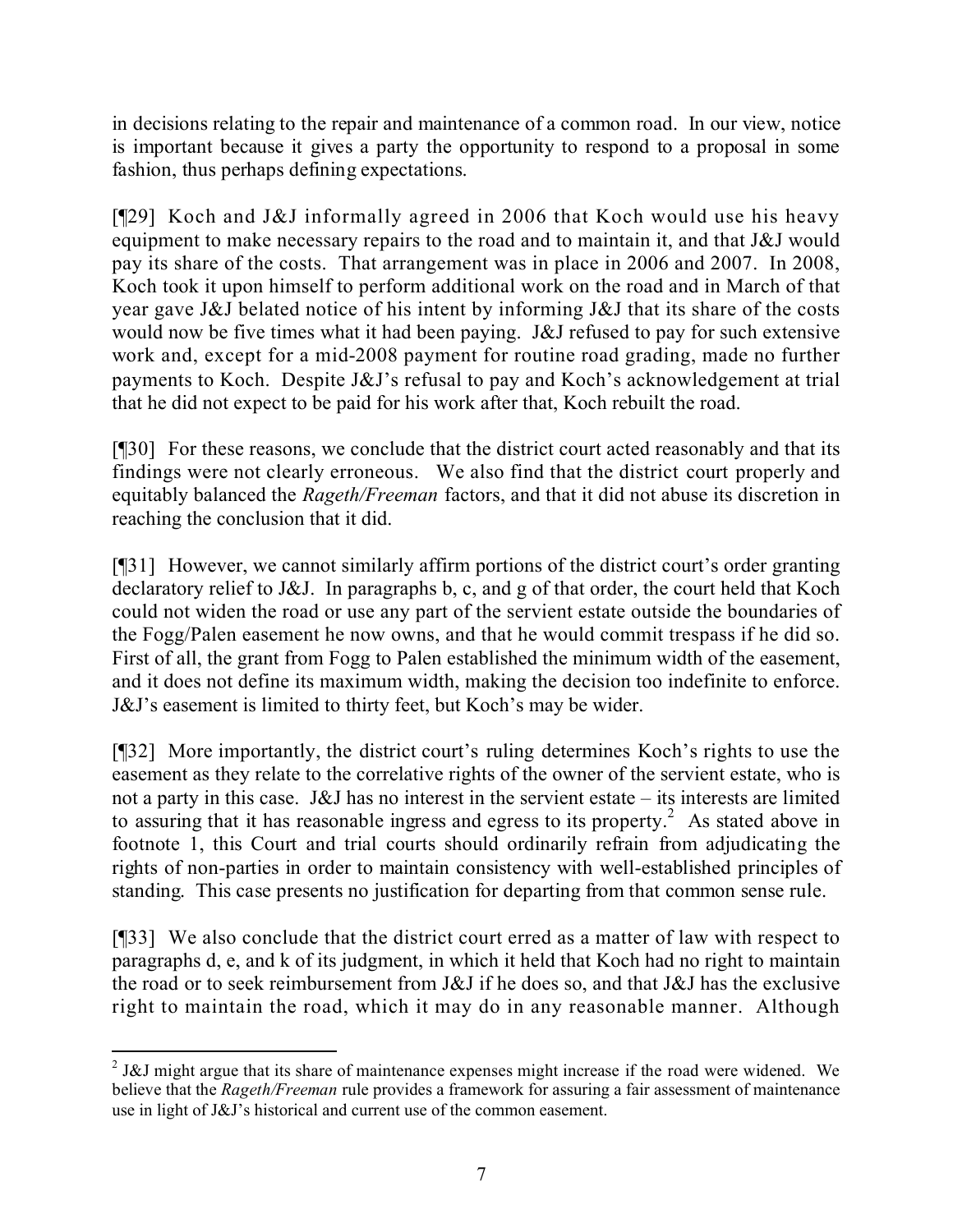provision d correctly states that Koch has no obligation to maintain the road, it incorrectly holds that he has no right to maintain the road and cannot do so.

[¶34] The owner of an easement has a right to maintain it. *Freeman*, 245 P.3d at 933. *See also Lynch v. Keck*, 263 N.E.2d 176, 183 (Ind. App. 1970); *Seymour v. Harris Trust & Sav. Bank of Chicago*, 636 N.E.2d 985, 994 (Ill. App. 1994); 28A C.J.S. *Easements* §§ 227, 231. Paragraph d cannot be reconciled with the district court's finding that "inherent in [Koch's] easement and his right of access created by it, he must be permitted to perform some level of maintenance," which is a correct statement of the law.

[¶35] The district court did not explain the basis for the part of its ruling holding that Koch had no right to maintain, but it may have believed that the provision in J&J's grant requiring it to maintain the easement created an exclusive right for it to do so. This is not accurate. First of all, the plain language of the easement requiring J&J to maintain the easement allocated the obligation between J&J and Ms. Shatto, the owner of the servient estate. Koch and his predecessors were not parties to that grant or agreement.

[¶36] Secondly, Koch's predecessor in title received his easement years before J&J did. As part of that grant, he received the right to maintain the easement. Even if Ms. Shatto had intended to convey the exclusive right to maintain it, that grant would have failed, because she could not reach back in time and remove one of the "bundle of sticks" or rights Koch's predecessor received in an earlier grant. She no longer owned the exclusive right to maintain the easement at the time of her grant to J&J, and she therefore could not convey it. *See, e.g. City of Boulder v. Farmer's Reservoir & Irrigation Co.*, 214 P.3d 563, 566-68 (Colo. App. 2009) (servient estate may not unilaterally alter easement so as to adversely affect maintenance rights of dominant estate owner).

[¶37] Paragraph e of the judgment determined that Koch has no right or authority to recover the costs of maintenance. This is correct as it relates to the expenses incurred in the 2009 project. However, it would appear from findings j and k that the Court intended to go farther and to hold that Koch would have no future right to recover for any maintenance he might perform. We disagree. As we have already discussed, when parties share in the use of a private roadway, they must ordinarily share in the costs of repair and maintenance.<sup>3</sup> *Rageth*, ¶¶ 21-22, 258 P.3d at 719; *Freeman*, 245 P.3d at 934- 35; *Brentwood Subdiv. Rd. Ass'n v. Cooper*, 461 N.W.2d 340, 342 (Iowa App. 1990); *Lakeland Prop. Owners Ass'n v. Larson*, 459 N.E.2d 1164, 1169-70 (Ill. App. 1984); *Quinlan v. Stouffe*, 823 N.E.2d 597, 606 (Ill. App. 2005); Restatement, *supra,* § 4.13(4) and cmt *e*.

 $\overline{a}$ <sup>3</sup> Whether the parties to an easement might agree that one will have an exclusive right to maintain or no obligation to pay the costs of doing so is a question not raised by the facts of this case.